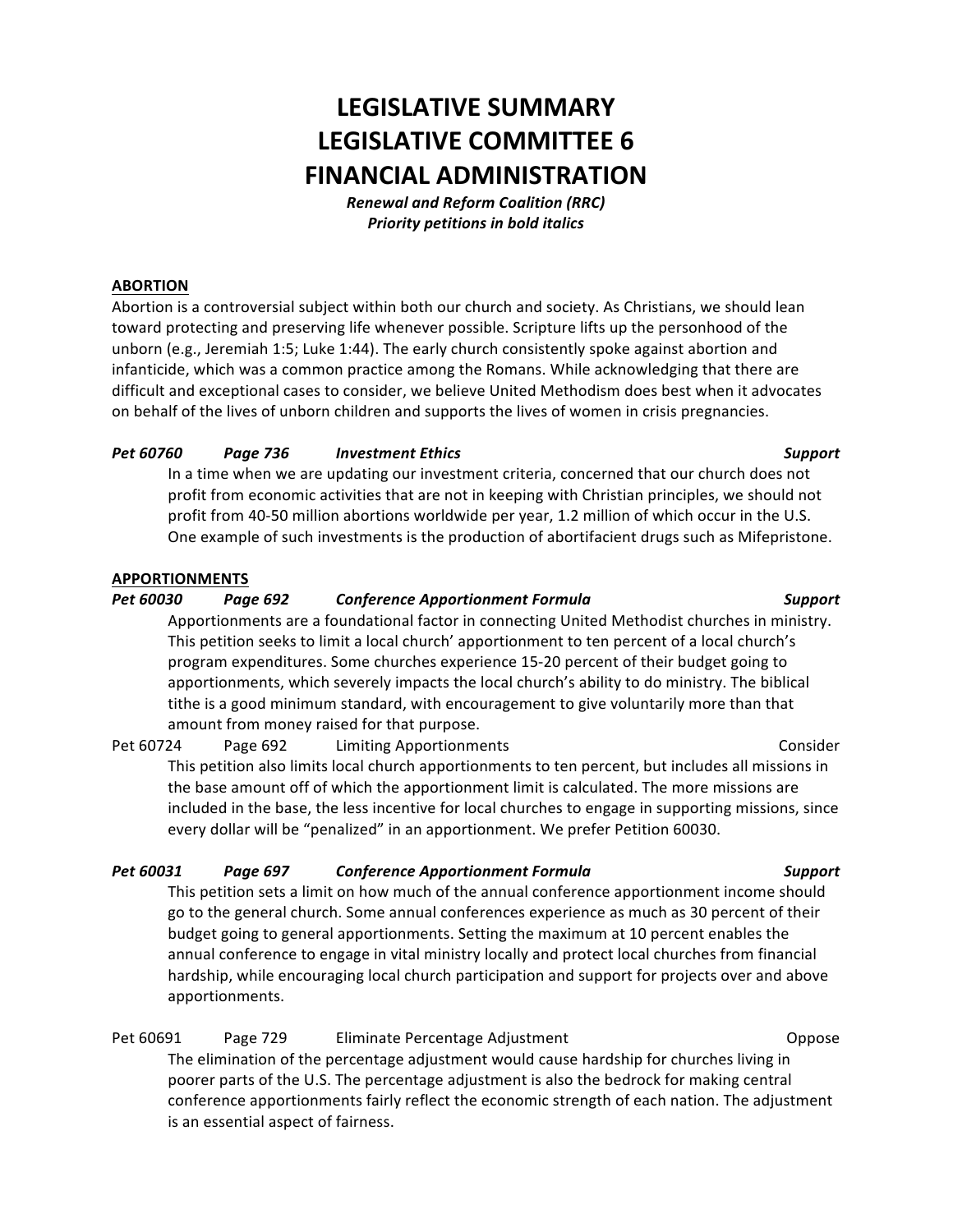# **CENTRAL CONFERENCE THEOLOGICAL EDUCATION**

The most urgent need in Africa, Eastern Europe, and the Philippines is for highly trained pastoral leaders who can support the church's ministry and growth. As a denomination, we should structure support for theological education into our regular apportionments, rather than rely upon a once-every-four-years decision about how much we can spare in the budget for this purpose. Having a regular apportionment would ensure a steady funding source upon which theological schools could rely. Petition 60927 establishes central conference theological education as a separate apportioned fund, rather than taking the money from general agencies in the World Service Fund. Petition 60928 establishes how the fund would be administered and sets the amount at \$10 million for the quadrennium. This is a tiny percentage of the \$130 million currently being spent on U.S. theological education.

*Pet 60927 Page 702 Central Conference Theological Education Fund Support* **Pet 60928 Page 703 Funding for the Central Conference Theological Ed Fund** Support

### **HUMAN SEXUALITY**

The church's balanced, compassionate, and biblically faithful position on the practice of homosexuality has been reaffirmed by ten General Conferences over 40 years. Despite vociferous disagreement by some parts of the church, it still represents the majority opinion of the grass roots church membership worldwide. Changing the church's position to allow same-sex weddings and/or the ordination of selfavowed practicing homosexuals would separate our church from 2,000 years of the church's consensus teaching and from 95 percent of world Christians today. It would also provoke separation of The United Methodist Church, forcing those who could not in good conscience live with the progressive position to leave the church. It is important to maintain clear lines of accountability to what our church has taught for 44 years and continues to require today. We oppose any efforts to remove or weaken our church's standards.

# *Pet 60773 Page 691 Clarify AC Funding Restrictions Support Pet 60768 Page 697 Clarify GCFA Funding Restrictions Support*

These petitions restrict church funds from being given "to any local church that identifies or labels itself as an unofficial body or movement." This restriction is in line with Judicial Council Decision 871, which prohibits such labeling or identification. Unfortunately, some groups are ignoring this decision without consequence. Tithes and offerings of our members ought not go to churches that are not conforming to our church requirements.

| Pet 60774 | Page 691 | <b>Use of Church Funds</b>                          | <b>Oppose</b> |
|-----------|----------|-----------------------------------------------------|---------------|
| Pet 60776 | Page 691 | <b>Deletion</b>                                     | <b>Oppose</b> |
| Pet 60770 | Page 697 | Continue Funding the Church's Response to the HIV   | <b>Oppose</b> |
| Pet 60771 | Page 698 | <b>Remove Language</b>                              | <b>Oppose</b> |
| Pet 60772 | Page 698 | <b>Foster Holy Conferencing in UM Organizations</b> | <b>Oppose</b> |
| Pet 60775 | Page 698 | <b>Use of Church Funds</b>                          | <b>Oppose</b> |
|           |          |                                                     |               |

These petitions all remove the restrictions on church funds going to "any gay caucus or group" or otherwise "promote the acceptance of homosexuality." This restriction ensures that church funds will not be used in ways that violate the consciences of donors. Removing the restriction would potentially precipitate a drop in giving or a re-designation of giving to local use only. Removal would thus hurt the worldwide mission and functioning of the general church and annual conference.

Pet 60769 Page 697 Scope of Authority Support Support

This petition clarifies that the responsibility of GCFA extends only to monitoring general church expenditures. It is the responsibility of the annual conference to monitor annual conference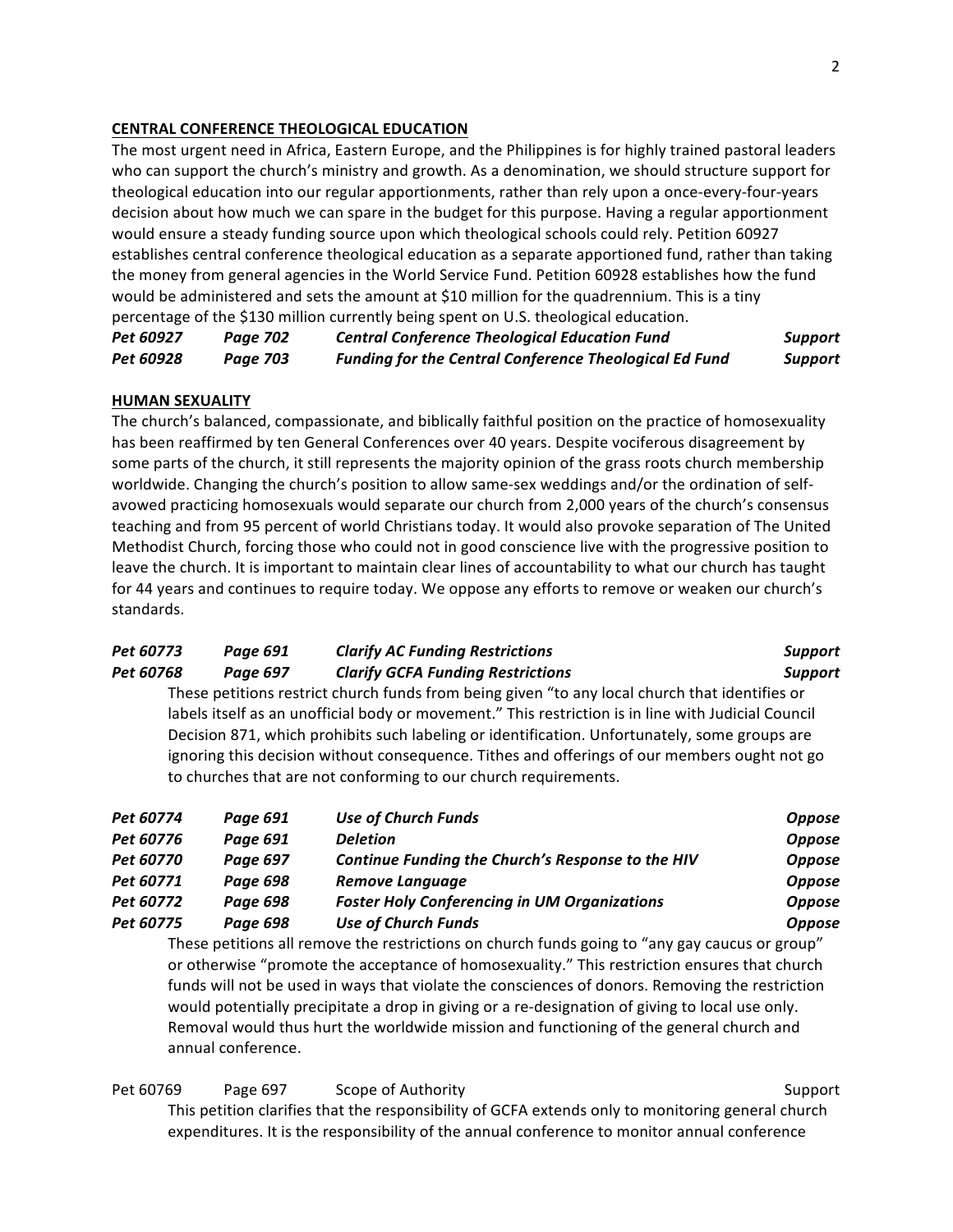expenditures. We believe the last sentence addition should be deleted. While we do not advocate disobeying secular law, neither should we be unconditionally bound by it.

# *Pet 60995 Page 701 Definition of Spousal Benefits Support*

This petition seeks to reverse a decision to grant "spousal" benefits to both same-sex and opposite sex partners of general church employees living in a marriage or other union. The current policy contradicts the fact that our church does not recognize same-sex marriages or unions and advocates celibacy in singleness for heterosexual persons. Our church policies should embody our church teachings and values. We ought not to offer "spousal benefits" to persons who are not spouses in the eyes of church teaching.

# **ANNUAL CONFERENCE PROGRAM STAFF**

# *Pet 60581 Page 690 Standards for Program Staff Support*

This petition establishes minimum standards for annual conference program staff. They are the same standards required of general church program staff. Since staff are working on behalf of the church, they should model the church's values, lifestyle, and teachings. Credibility is undercut when staff hold beliefs at odds with UM doctrinal or ethical standards, or when their actions are not in accord with those standards.

# **TRANSLATION**

As a worldwide church, it is essential that all operate out of the same "playbook." This means that the *Book of Discipline* needs to be translated into all the official languages of the church. Not having an official translation of the church's "bylaws" makes 40 percent of the church feel disregarded. We cannot expect our central conference brothers and sisters to operate effectively without a *Discipline* that they can understand. Such translation would get us all on the same page-literally!

| Pet 60591 | Paae 725 | Translate the BOD into Official Languages of GC | <b>Support</b> |
|-----------|----------|-------------------------------------------------|----------------|
| Pet 60938 | Page 731 | <b>Swahili Translation</b>                      | <b>Support</b> |

# **DIVESTMENT**

Divestment of church money from companies not in keeping with United Methodist values is a legitimate tool for social advocacy. There are two caveats, however: 1) that divestment needs to be balanced with the fiduciary responsibility of the church in stewarding the church's and pensioners' resources; and 2) divestment is a blunt instrument that can cause more harm than it is designed to correct.

Pet 60580 Page 705 Consistency and Transparency in Investment Ethics Support This petition requires that the board be consistent in its social advocacy with companies, treating similar entities alike. It further mandates the solicitation of comments from diverse perspectives in the church before implementing any action. This proposal would enhance trust in the board's handling of these matters by making it transparent and consistent.

| Pet 60759                                                                                        |  | Page 729 | Petroleum and Natural Gas Investment Policy | Oppose |  |
|--------------------------------------------------------------------------------------------------|--|----------|---------------------------------------------|--------|--|
| Pet 60175                                                                                        |  | Page 735 | <b>Investment Ethics</b>                    | Oppose |  |
| Pet 60201                                                                                        |  | Page 736 | <b>Investment Ethics</b>                    | Oppose |  |
| Pet 60316                                                                                        |  | Page 736 | <b>Investment Ethics</b>                    | Oppose |  |
| These petitions would forbid all investment of church funds in any petroleum company. While      |  |          |                                             |        |  |
| well-intentioned in terms of helping combat climate change, the financial penalty could be       |  |          |                                             |        |  |
| severe, jeopardizing the church's fiduciary stewardship. It also stigmatizes a whole industry in |  |          |                                             |        |  |
| which many of our members earn their livelihood. Would the proponents of this policy be          |  |          |                                             |        |  |
| willing to forego the tithes and offerings of these members, potentially hurt by our investment  |  |          |                                             |        |  |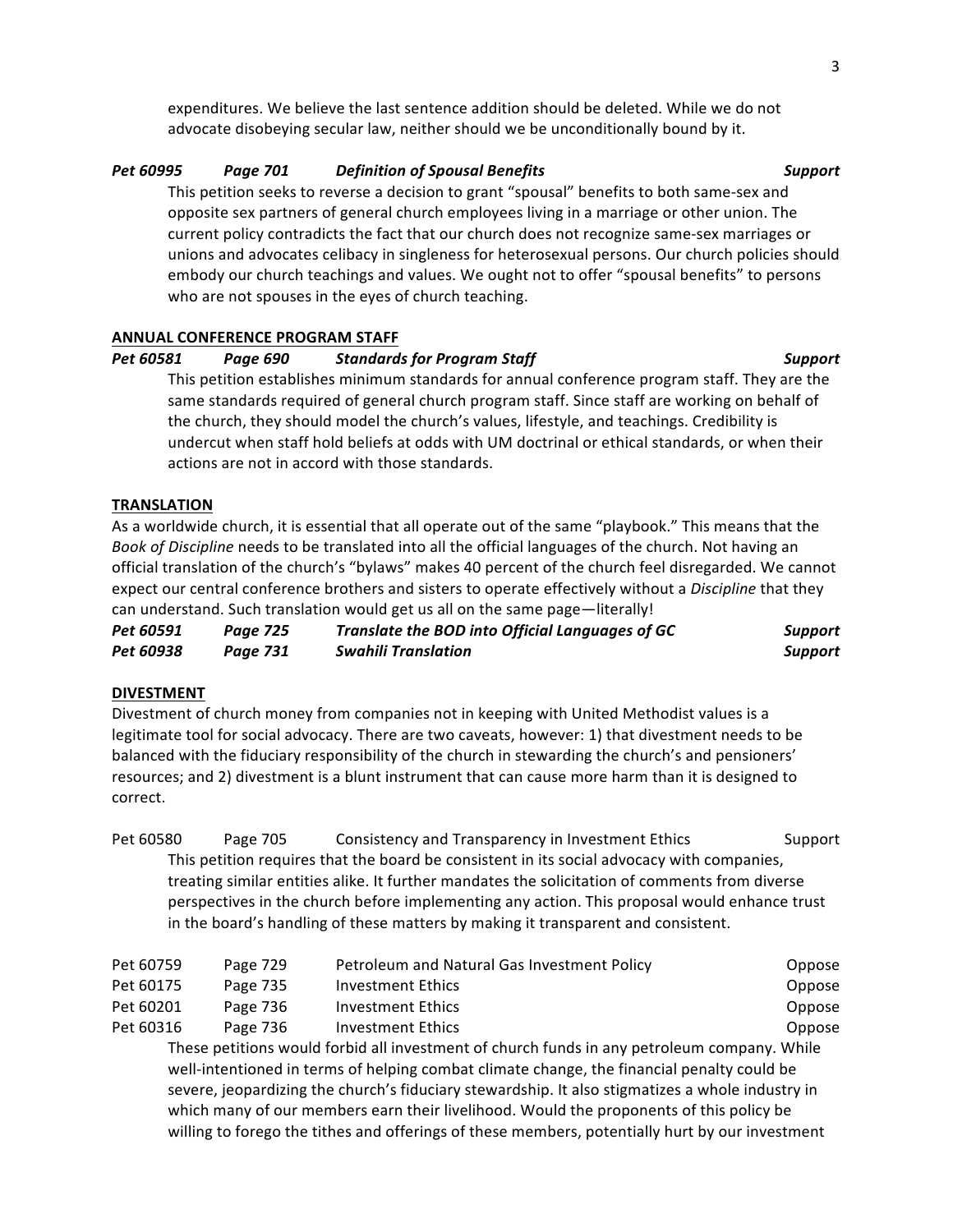decisions? The policy also potentially hurts developing countries, which depend upon petroleum products for improving their economy and the lives of their people. This policy is a blunt instrument that would cause more harm than good. We should trust the boards involved to make sound investment decisions, balancing our social stances with their fiduciary responsibility in a way that causes the least harm.

Pet 60038 Page 732 Investment Ethics **Example 2018** AMEND and Support This revision of our ethical investment guidelines is well balanced, thoughtful, and practical. It upholds scriptural values in balancing the various advantages and disadvantages posed by investment decisions. They are good guidelines for our decision-makers to follow. We recommend keeping the list of specific items under point 1 on page 734, since they give more definitive and clear guidance.

Pet 60855 Page 730 Establish a Screen to Remove and Avoid Investments in Illegal Oppose Pet 60858 Page 730 Divestment Design Controller Communications of Dippose

These petitions would require divestment from companies with involvement in illegal settlements in Palestinian territory. These resolutions are vague in defining what constitutes an illegal settlement (which is at present a political determination) and thus nearly impossible to implement objectively. Such divestment would more likely hurt Palestinian workers who are hired by these companies. (When Soda Stream was forced out of the West Bank by a boycott, 600 Palestinian workers lost their jobs.) Boycotts and divestment may tend only to drive Israel more deeply into isolation and an unwillingness to compromise for the sake of peace. Israel will not surrender its only remaining bargaining chip without security guarantees that the Palestinians are unwilling to give. Thus, divestment will ultimately be counterproductive to advancing peace.

| Pet 60857 | Page 730 | Divest from Caterpillar, Motorola Solutions, and Hewlett | Oppose |
|-----------|----------|----------------------------------------------------------|--------|
| Pet 60859 | Page 730 | Aligning Investments with Social Principles              | Oppose |
| Pet 60856 | Page 739 | Divest from Caterpillar                                  | Oppose |
| Pet 60867 | Page 741 | Educational Campaign about Hewlett Packard               | Oppose |

These petitions all advocate or move toward divestment from particular companies that do business with Israel in some way connected with Israeli activities in the West Bank. Some of the activities in which the companies are involved include protecting Israeli citizens (both Jews and Arabs) from suicide bomb attacks by radical Palestinians. Since the security fence was built in Israel, bomb attacks have shrunk to almost zero, saving hundreds of lives each year. For example, Motorola is being boycotted because Israeli soldiers use Motorola cell phones on duty. That is comparable to calling for a boycott of Ford because bank robbers overwhelmingly use Ford trucks in their criminal activity (hypothetical example). Divestment would send a message that our church does not approve of nations acting to defend themselves. While Israel's actions are not above reproach, there needs to be a balanced call for Palestinians to acknowledge Israel's right to exist within secure borders and to renounce violence that often targets innocent civilians, as well.

Pet 60761 Page 736 Investment Ethics **Support** Support This petition encourages positive investment in companies that have a good record in peacemaking and cooperation. This positive alternative to divestment helps move the church in a constructive direction to foster and reward corporate behavior that is in line with our values.